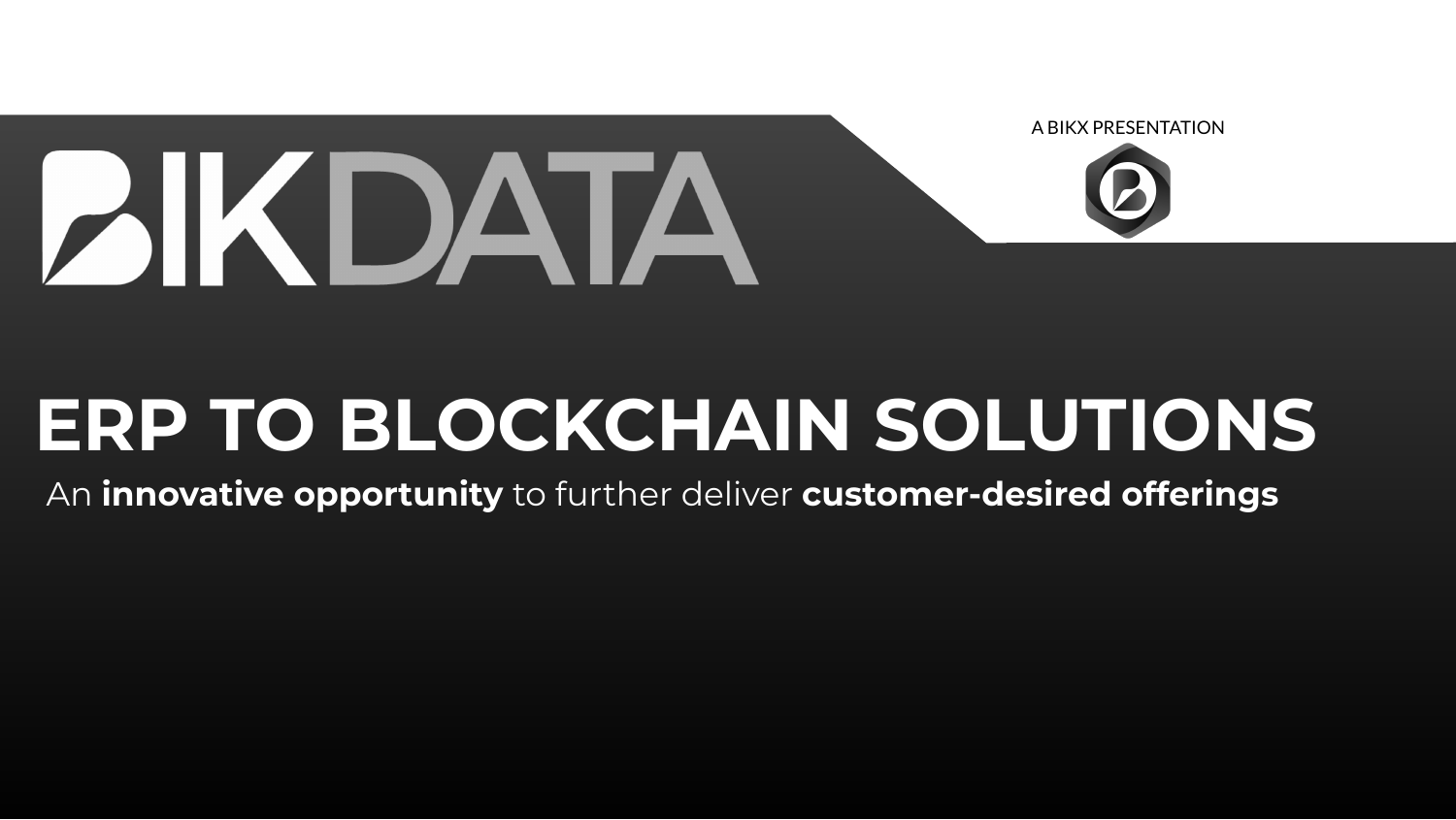Creates a new asset class for your business

**Increase Bottom Line Value**



Enterprises efficiency through data monetization

**Activate Resource Potential** 

Payment settlement and fulfillment

**Reduce Vendor Red Tape**

Unlock DEFI (Decentralized finance)/ERP to Blockchain **Leverage The Power Of Blockchain**



- Integration with your business operations and ERP
- Tokenization to increase efficiency in company payments and cash flow
- Reduce friction costs and cumbersome banking flows
- Monetise your dormant data
- Incorporating our blockchain capabilities

## Your Business Can Now Unleash Its Full Potential

#### **Our Mission Is To Help Scale Your Business Through:**

#### **Bikdata is the answer to transformational results for your infrastructure**





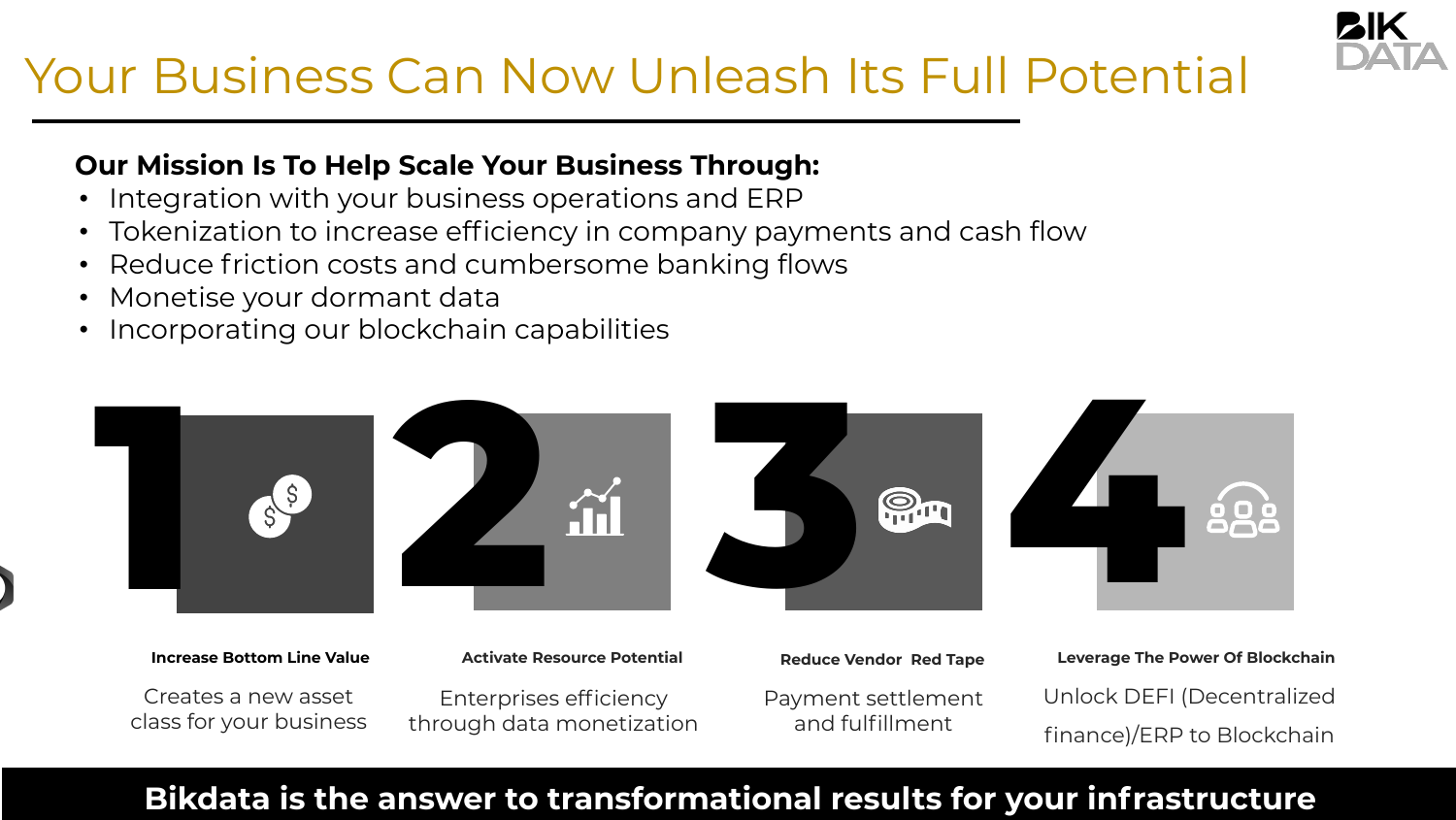## Why Our Solution Makes Sense For Your Business

BIKDATA allows your business to reduce the need for operational costs generates internal assets and capital more rapidly through structured application of your data. We will deliver:

- New revenue streams for your business
- Unparalleled efficiencies
- An untapped competitive advantage



 $\boxed{\kappa}$ 





ERP software is a suite of integrated application for managing, automating and connecting key business processes.

### **ERP DEFINED**

A system in which a record of transactions made in Bitcoin or another cryptocurrency are maintained across several computers that are linked in a peer-to-peer network.



### **BLOCKCHAIN DEFINED**

#### **BIKDATA is an industry validated leader in DEFI**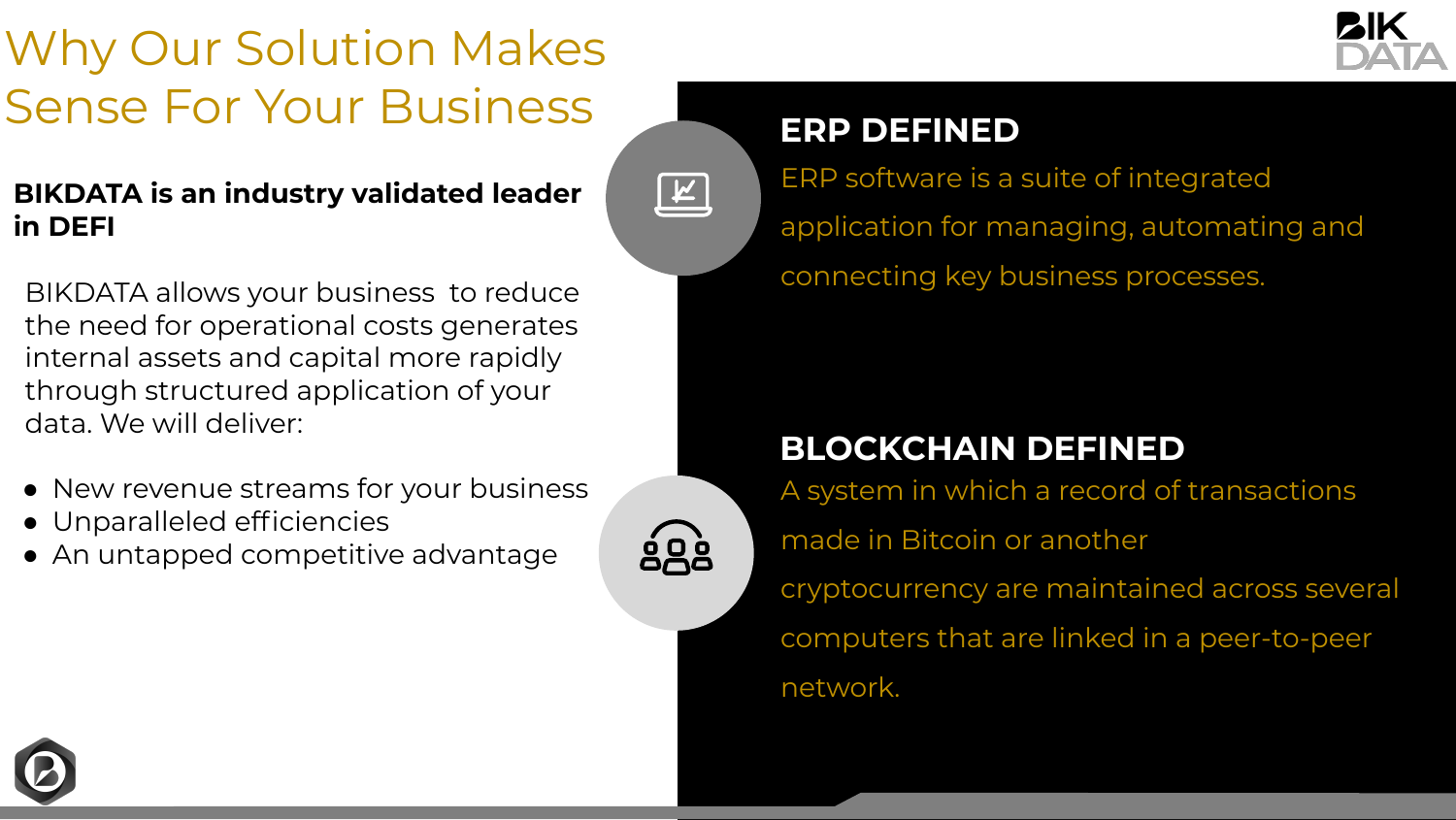## Historical Timelines Highlighting Our Growth



with SAP and

IOS-ANDROID

integration for

a time and billing

management

software





#### **SAP®** Certified Hardware for SAP HANA®



|  | 1st application |
|--|-----------------|

 SAP KONSULTING in QUEBEC CANADA Opens

> CHECKINCHECKOUT, odbc and



SAP Partnership And Startup EBS France Purchase



Created

Created ERP

bikblock trading

box of dev

integrant sale rep

blockchain and

partner HANA

#### **2014**

#### **2019**

**Creating** BIKDATA integrating **HANA** 

#### **2020 Onward We Decided To Partner With A Handful Of Orgs To Scale Their Revenue**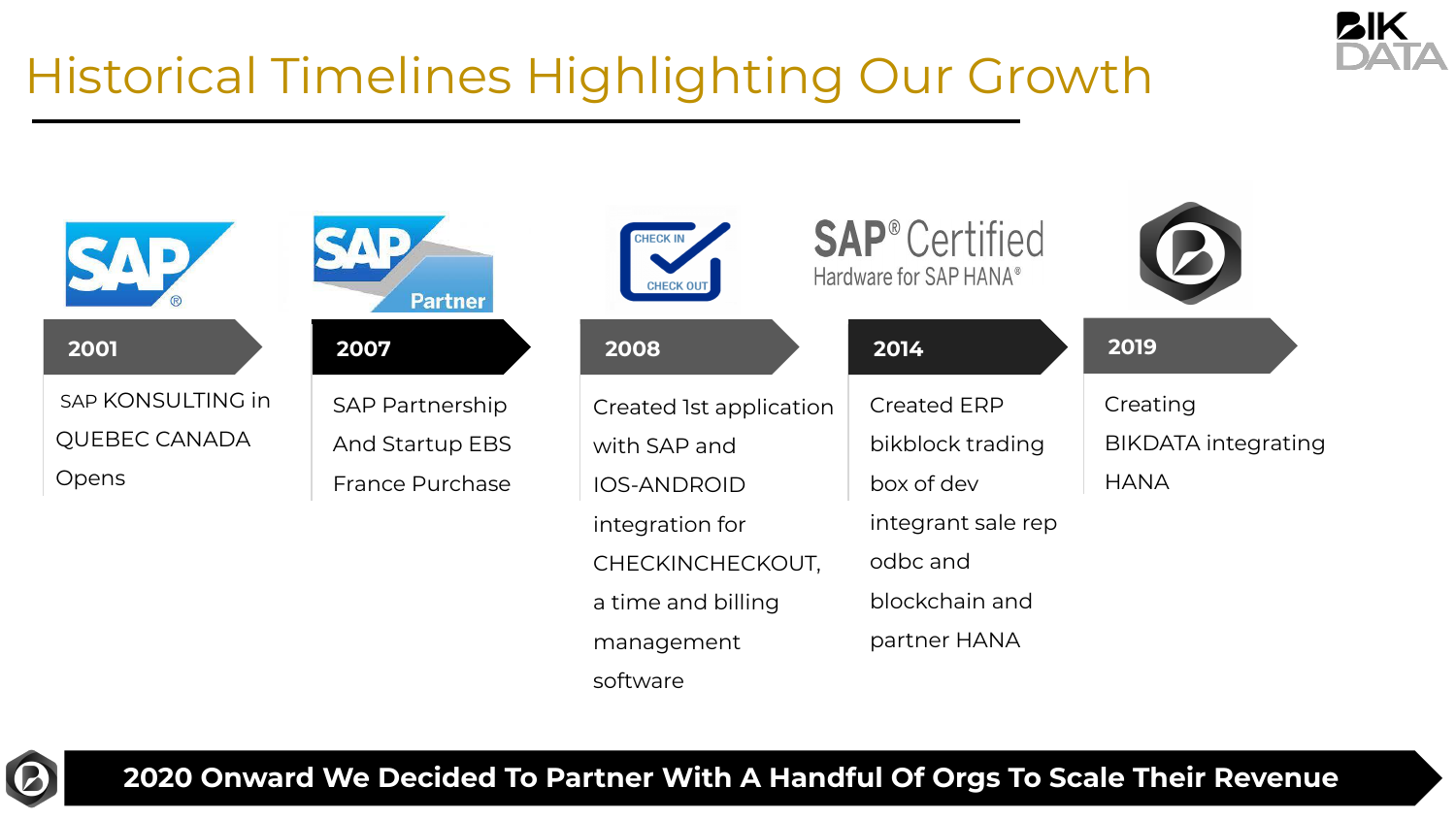## All Solutions Embedded With Added Value





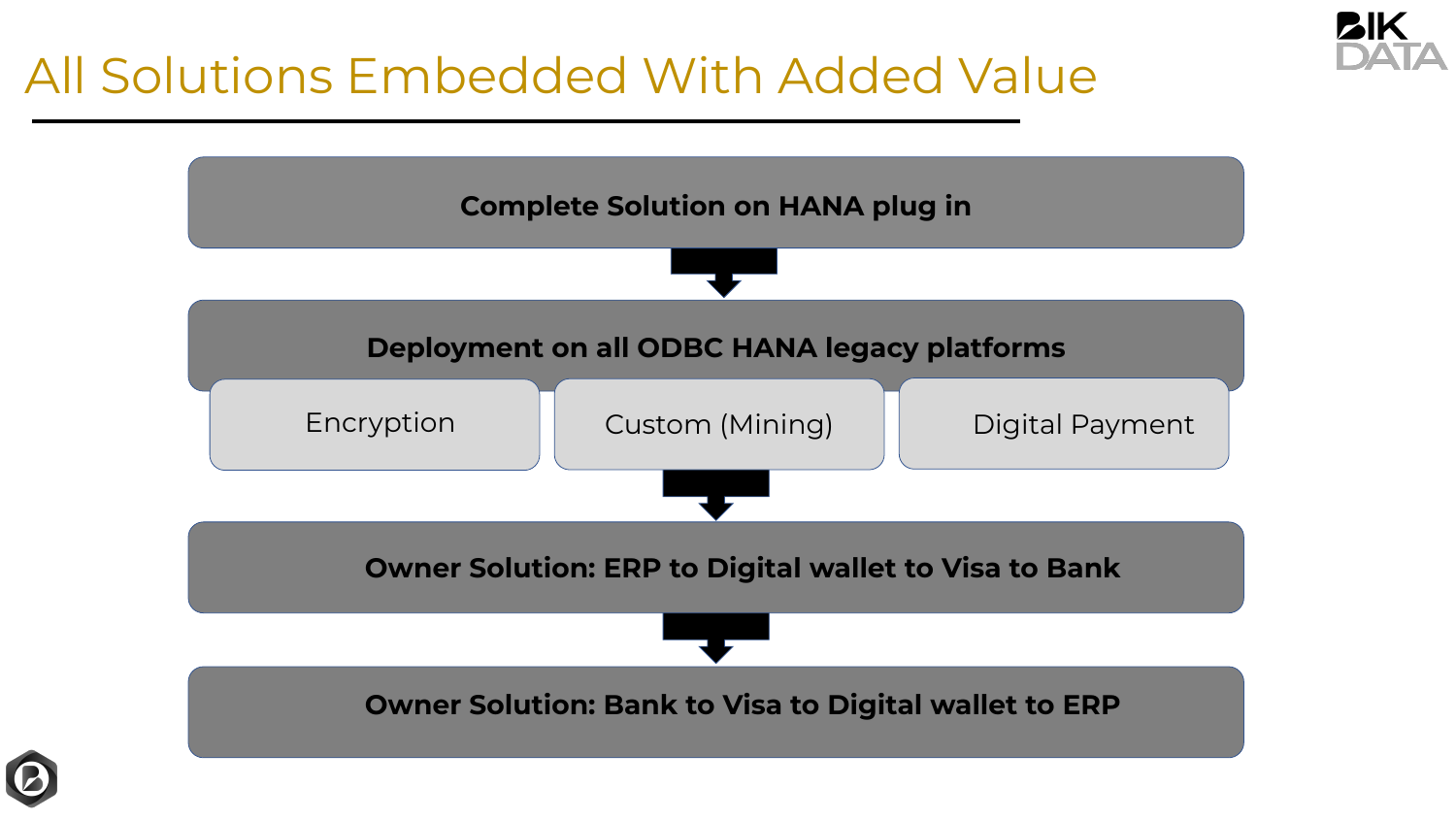## Digital Payment Solutions With Smart Contracts PIK At Its Core

Our complete solution communicates through various applications via our private node based blockchain for security and data encryption, Digital payment via blockchain contract or SMART CONTRACTS





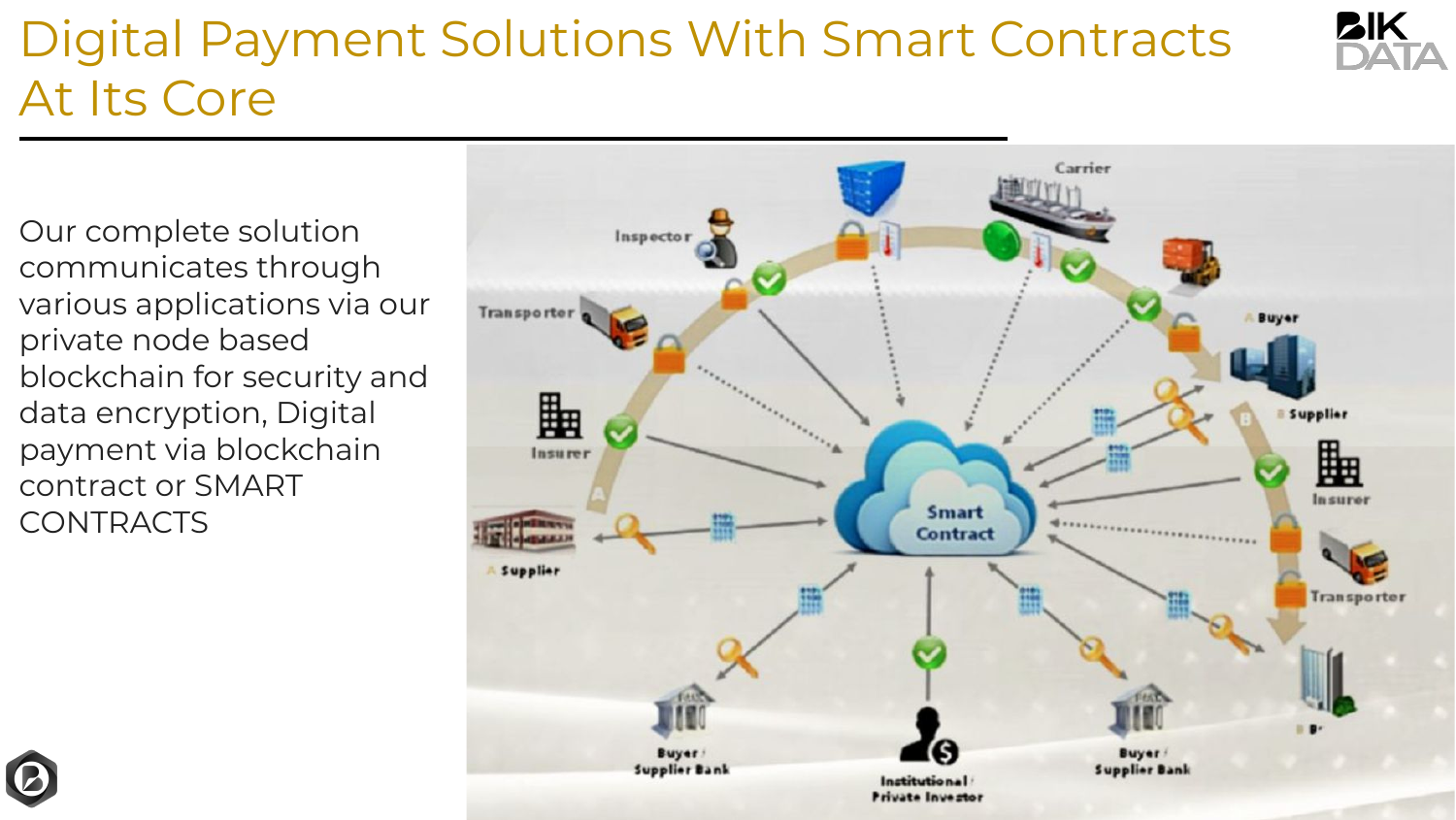7

- A client of BIKDATA and their experience in 2020
- Did \$13M transactions as a company
- Generated \$120M in revenue
- 
- With the BIKDATA system Minted \$13M token valued at \$0.76USD each • 30% of token went to their company profitability
- Generated Approx (\$3M USD) in Gross profits by extension of the BIKX coin
- BIKX coin swaps USDT or any ERC20 to provide liquidity

## **BUSINESS "X"**

## Return On Investment (ROI) Case Study



"Allow us to test one of your business verticals and look at 1 year worth of data for 90 days and see for yourself the value of integrating BIKDATA in all other lines of your business"







**President & CEO Chief, BIKDATA**



**Franzua Rudder**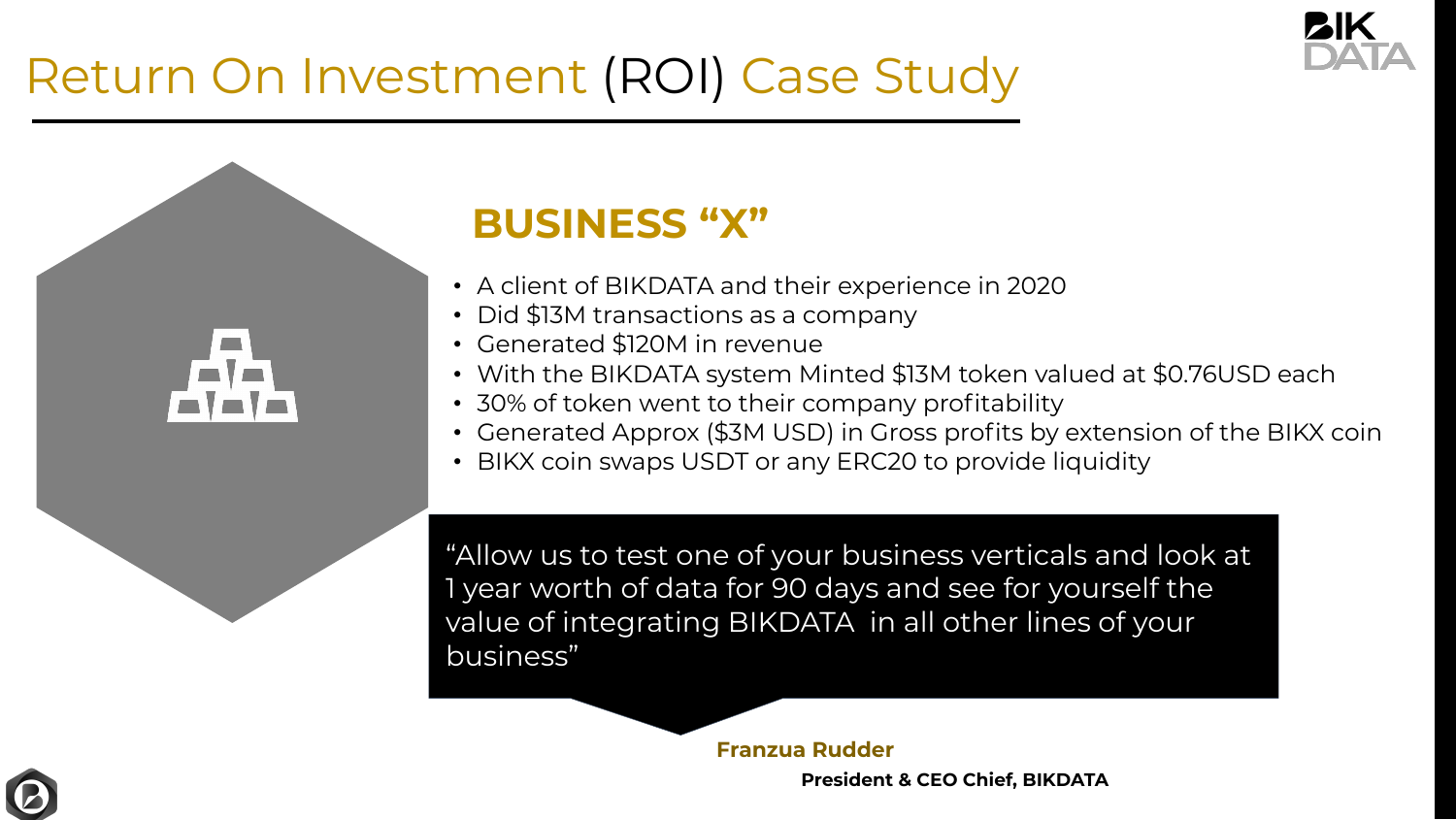## **Worldwide Footprint** BOUYGUES Québec **HH**  $\mathbf{r}_{\text{stm}}$ Hydro<br>Québec

## Servicing Clients Around The Globe





Our previous and current partner operations span around the world with footprints in various industries from transportation, utilities, manufacturing, construction, government agencies and more…



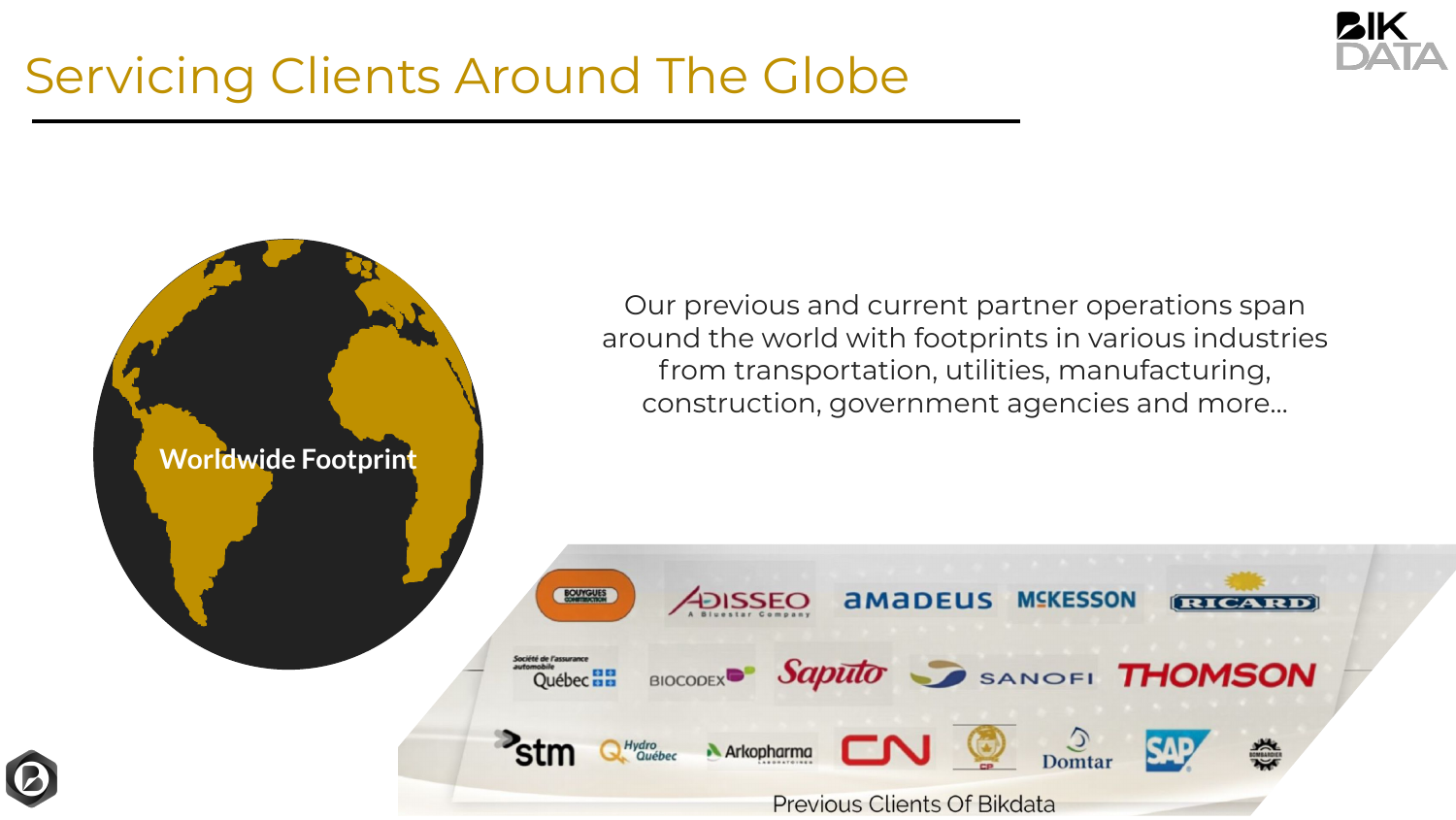## Financial Highlights

|                                          | <b>Year 1</b> | <b>Year 2</b> | <b>Year 3</b> | Year 4      | <b>Year 5</b> |
|------------------------------------------|---------------|---------------|---------------|-------------|---------------|
| <b>Years ending Jan</b>                  | 2021 - 2022   | 2022 - 2023   | 2023 - 2024   | 2024 - 2025 | 2025 - 2026   |
|                                          | Proj          | Proj          | Proj          | Proj        | Proj          |
|                                          |               |               |               |             |               |
| <b>Gross margin (% sales)</b>            | 96.1          | 98.0          | 98.7          | 99.0        | 99.2          |
| Net income before taxes (% sales)        | 87.9          | 87.2          | 88.3          | 88.8        | 89.1          |
| Sales as % Breakdown                     | 1,176         | 906           | 946           | 967         | 980           |
|                                          |               |               |               |             |               |
| Net income before taxes/total assets (%) | 69.8          | 51.5          | 41.3          | 34.3        | 29.3          |
| <b>Sales/total assets (times)</b>        | 0.8           | 0.6           | 0.5           | 0.4         | 0.3           |
|                                          |               |               |               |             |               |
| Net debt as % closing owners' equity     | (70)          | (81)          | (87)          | (91)        | (93)          |
|                                          |               |               |               |             |               |
| Net assets per share (S)                 | 2.12          | 2.85          | 3.59          | 4.35        | 5.11          |
| <b>Earnings per share (s)</b>            | 1.48          | 7.47          | 1.48          | 1.49        | 1.50          |
| <b>Dividend per share (s)</b>            | O.O           | 0.00          | 0.00          | 0.00        | 0.00          |



**\*\*** Token price based on the acquisition of 5 clients per year**\*\***











#### The overall projected performance for the first 5 years

- BIKDATA market capitalization is estimated to exceed \$250M+ USD by 2025
- BIKX coin is the infrastructure on which the Bik governance and eco system is built on
- Investors participating in our ecosystem receive returns on investment monthly from 6-10% as a result of "proof of stake"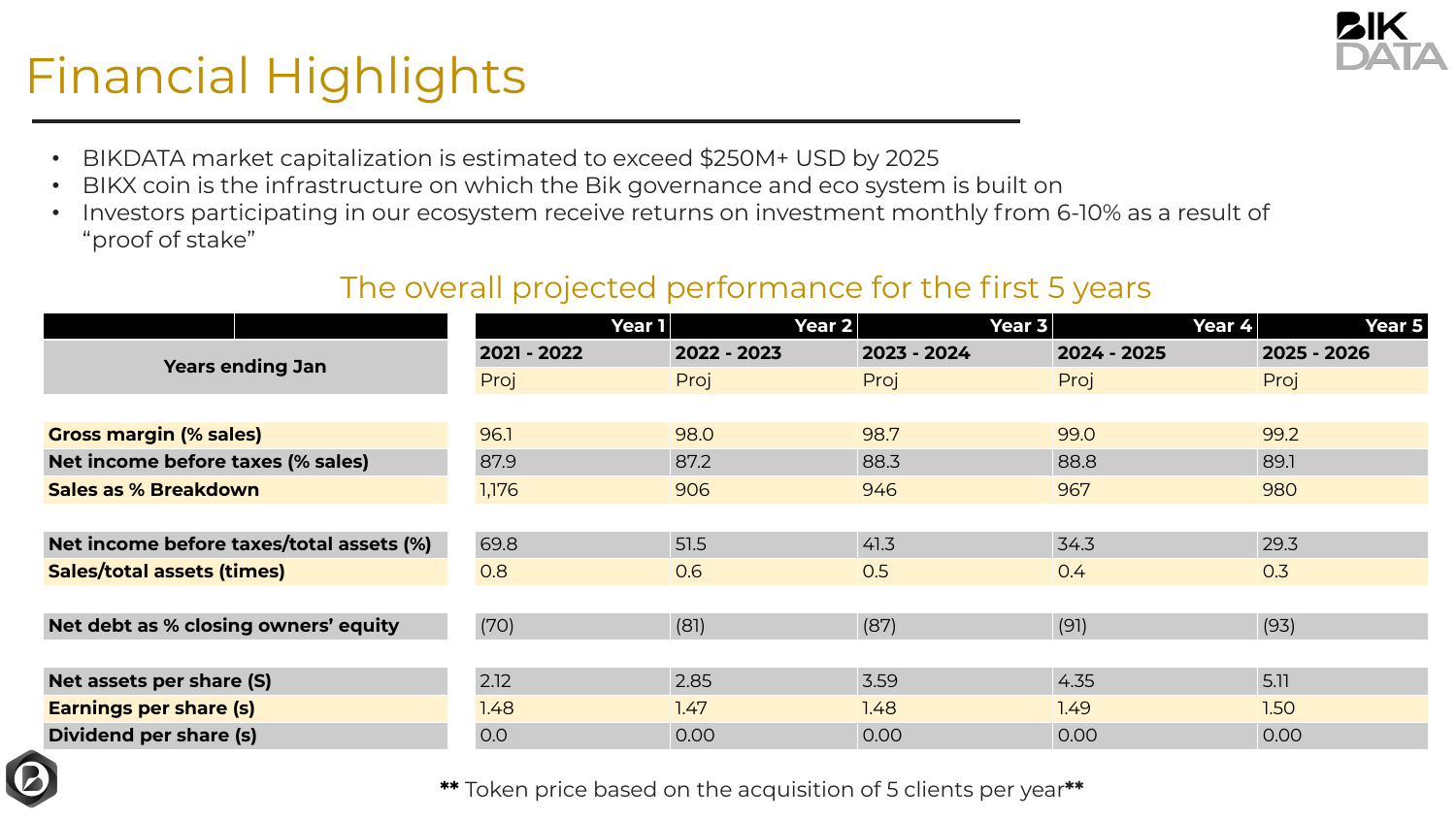## Financial Highlights Continued…

|                                    | <b>Prior</b>      | Year 1        | <b>Year 2</b> | <b>Year 3</b> | Year 4        | <b>Year 5</b> |
|------------------------------------|-------------------|---------------|---------------|---------------|---------------|---------------|
| <b>Years ending Jan</b>            | Year              | 2021 - 2022   | 2022 - 2023   | 2023 - 2024   | 2024 - 2025   | 2025 - 2026   |
|                                    | Act/Est           | Proj          | Proj          | Proj          | Proj          | Proj          |
|                                    | <b>D</b>          | 5             | 5             | 5             | 5             | 5             |
|                                    |                   |               |               |               |               |               |
| <b>Sales</b>                       |                   | 15,768,000.00 | 31,536,000.00 | 47,304,000.00 | 63,072,000.00 | 78,840,000.00 |
| Cost of sales                      | $\overline{)$ 0.0 | 621,000.00    | 621,000.00    | 621,000.00    | 621,000.01    | 621,000.01    |
| <b>Gross margin</b>                | $ $ 0.0           | 15,147,000.00 | 30,915,000.00 | 46,683,000.00 | 62,450,999.90 | 78,218,999.90 |
| Total operating expenses           | $\overline{)$ O.O | 1,288,532.00  | 3,411,892.00  | 4,935,252.00  | 6,456,612.00  | 7,977,972.00  |
| Income from operations             | 0.0               | 13,858,468.00 | 27,503,108.00 | 41,474,748.00 | 55,994,387.90 | 70,241,027.90 |
| Other income, interest expense etc | 0.0               | 0.0           | O.O           | 0.0           | 0.0           | 0.0           |
| <b>Net income before taxes</b>     |                   | 13,858,468.00 | 27,503,108.00 | 41,474,748.00 | 55,994,387.90 | 70,241,027.90 |
| taxes                              | $\overline{)0.0}$ | 0.0           | 0.0           | O.O           | 0.0           | O.O           |
| Net income                         | 0.0               | 13,858,468.00 | 27,503,108.00 | 41,474,748.00 | 55,994,387.90 | 70,241,027.90 |
| Dividends declared                 |                   | 0.0           | 0.0           | 0.0           | O.O           | 0.0           |
| <b>Transferred to reserves</b>     | 0.0               | 13,858,468.00 | 27,503,108.00 | 41,474,748.00 | 55,994,387.90 | 70,241,027.90 |







**\*\* Assuming the acquisition of 5 clients per year at a licensing rate of \$3M per \*\***

### The overall projected performance for the first 5 years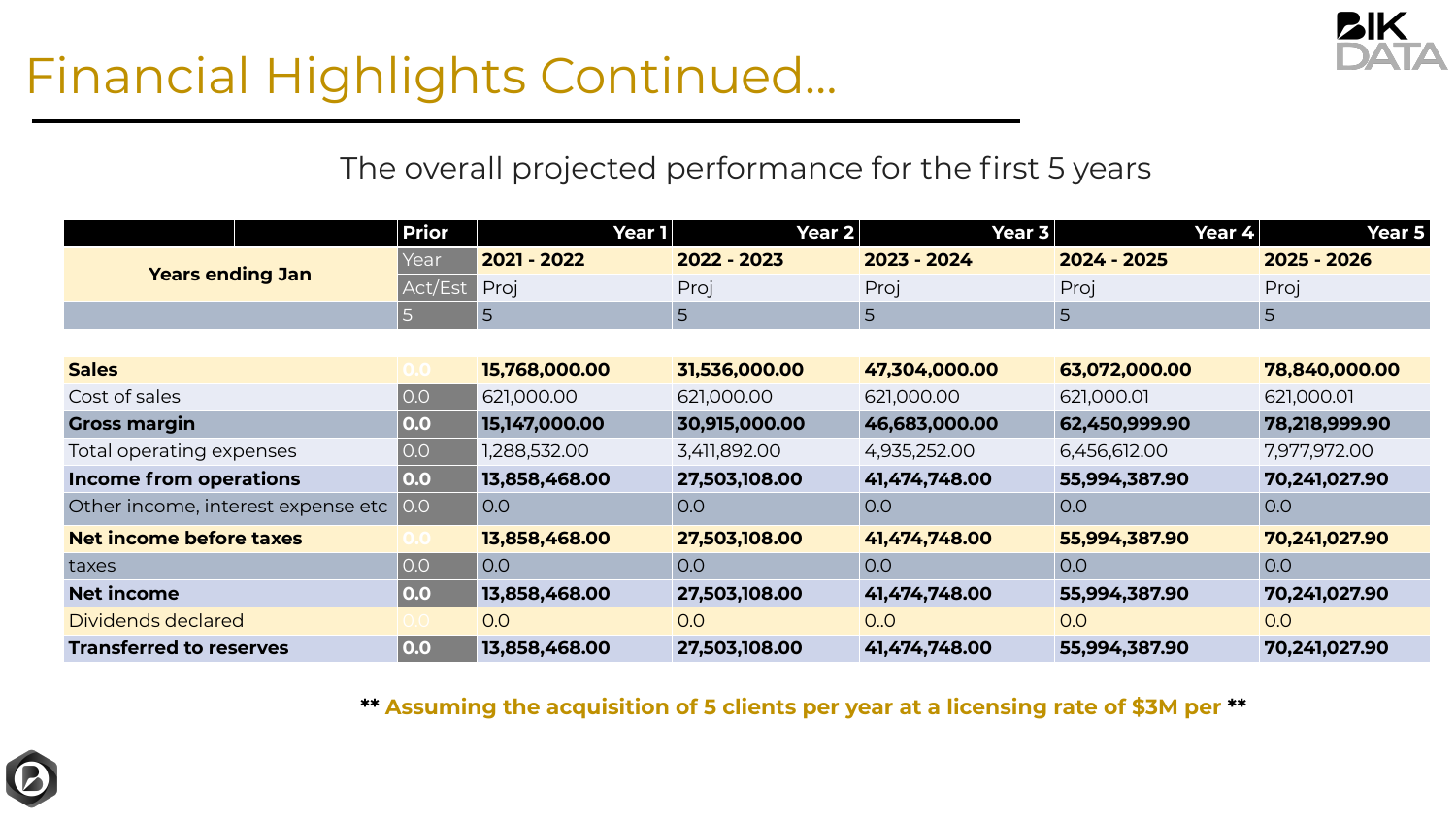## The Onboard Process Is Simple To Execute

• Complete the online registration process (non-disclosure agreement and End user

• Upload enterprise data and corresponding audited financial statements (current and

• After approximately 30 days your enterprise token price and the amount of tokens generated by our ERP to Blockchain plugin per 90 days will be calculated (ROI established)





• After approximately 90 days clients will be able to swap their generated enterprise tokens

• A 3 year (36 month) agreement will now be in effect between our enterprise client and

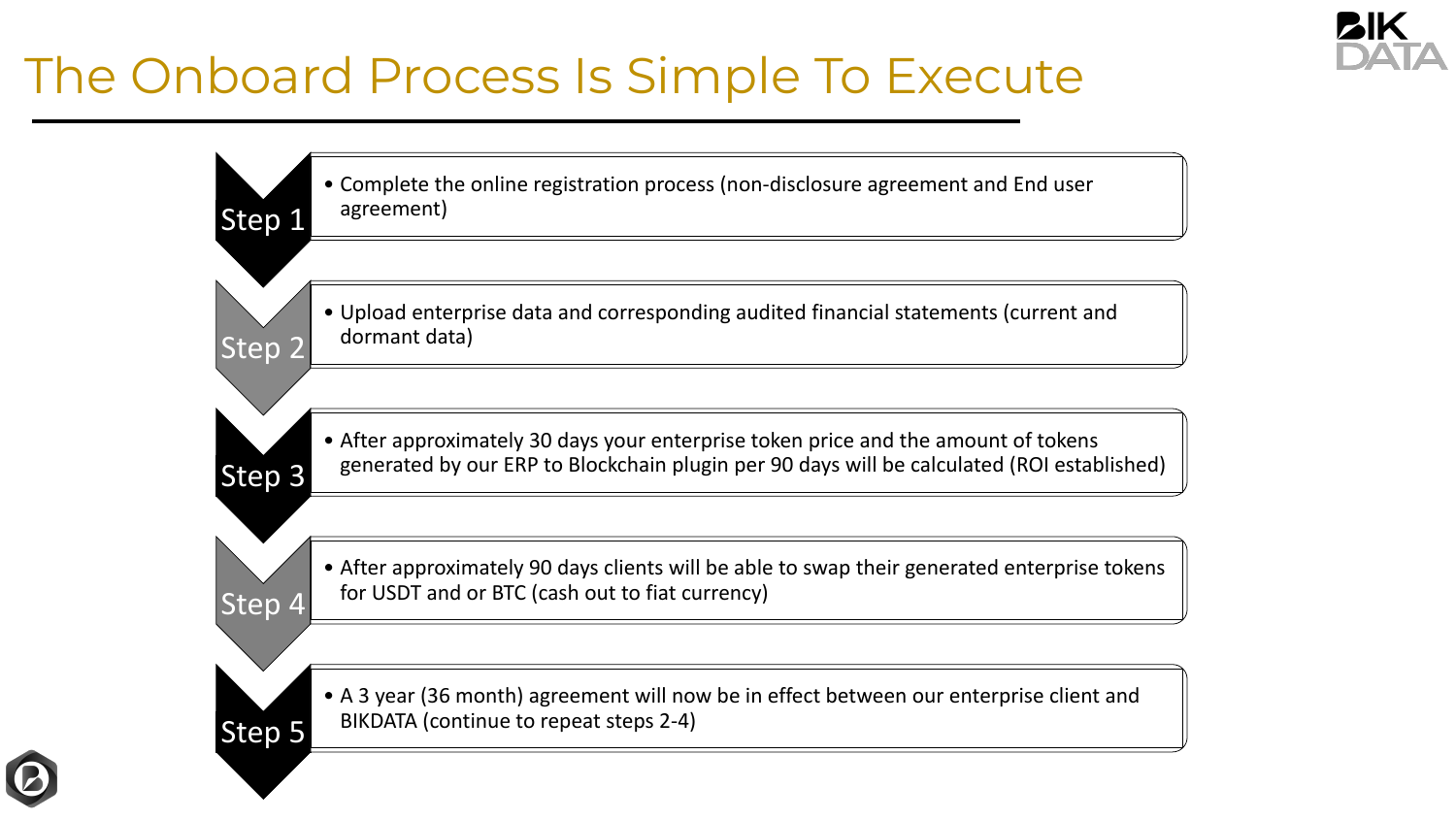BIKDATA provides unique platform capabilities and boutique solutions to business

#### **Flexible Capabilities**

BIKDATA has been selected by the Cardano Chain **(\$40B market cap**); EOS Chain (**\$6B market cap**) and Binance Chain **(\$80B market cap**) – with these partnerships BIKDATA will have community support and attract major industry exposure







#### **Strong Brand Presence**

Strategic partnerships have been essential to BIKDATA's success

#### **Focus On Partner Success**

## BIKDATA Is Positioned As Dominant Player In The DEFI/ ERP To Blockchain Space

### **BIKDATA is recognized as an authority in this industry… And we are just getting started!**